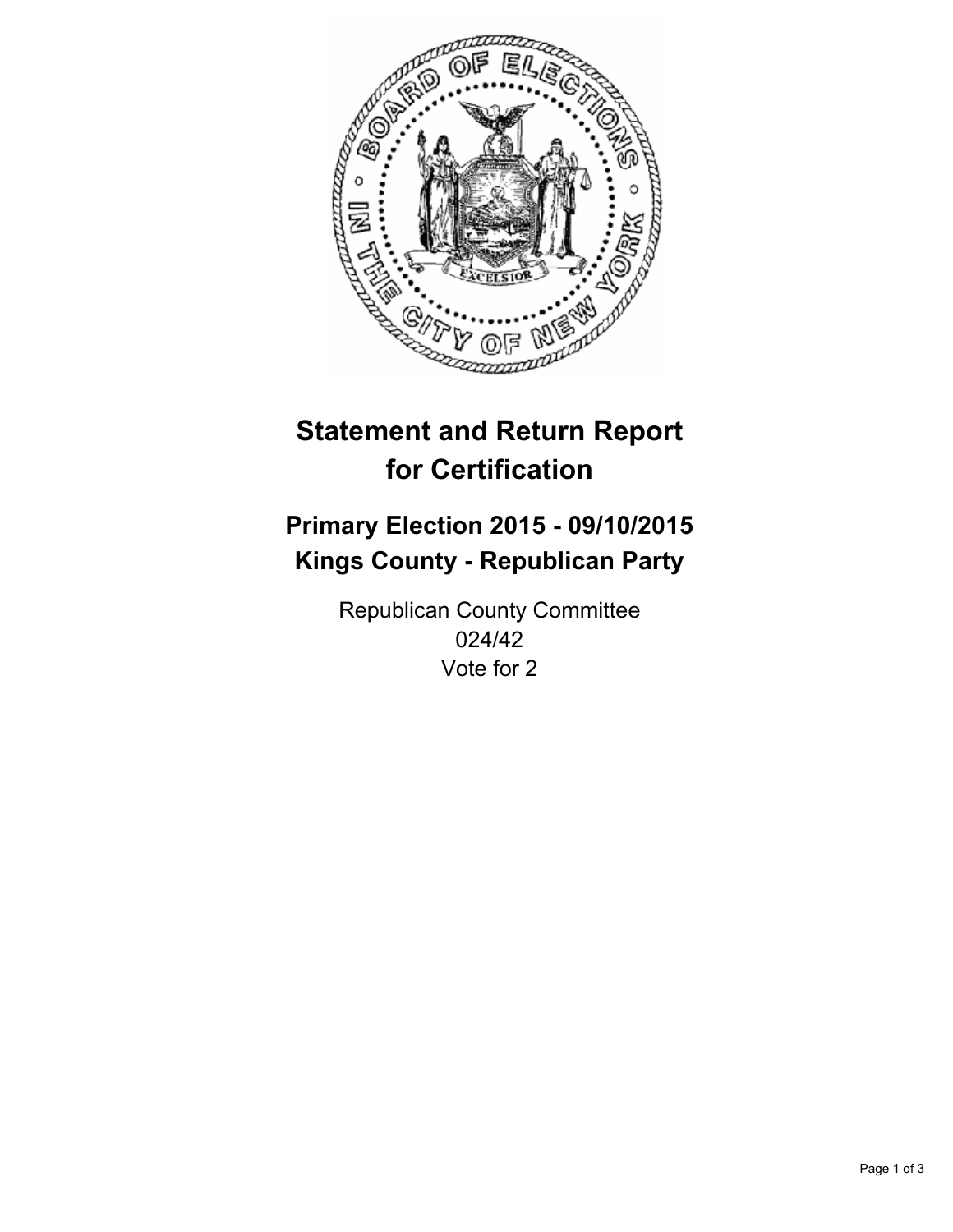

### **Assembly District 42**

| <b>PUBLIC COUNTER</b>                                    | 2 |
|----------------------------------------------------------|---|
| ABSENTEE/MILITARY                                        | 0 |
| <b>AFFIDAVIT</b>                                         | 0 |
| <b>Total Ballots</b>                                     | 2 |
| Less - Inapplicable Federal/Special Presidential Ballots | 0 |
| <b>Total Applicable Ballots</b>                          | 2 |
| <b>MOISE PAUL</b>                                        |   |
| RONALD STJEAN                                            | 0 |
| JAIME D. SANDERS                                         | 2 |
| <b>QAMAR FAROOQI</b>                                     |   |
| <b>Total Votes</b>                                       | 4 |